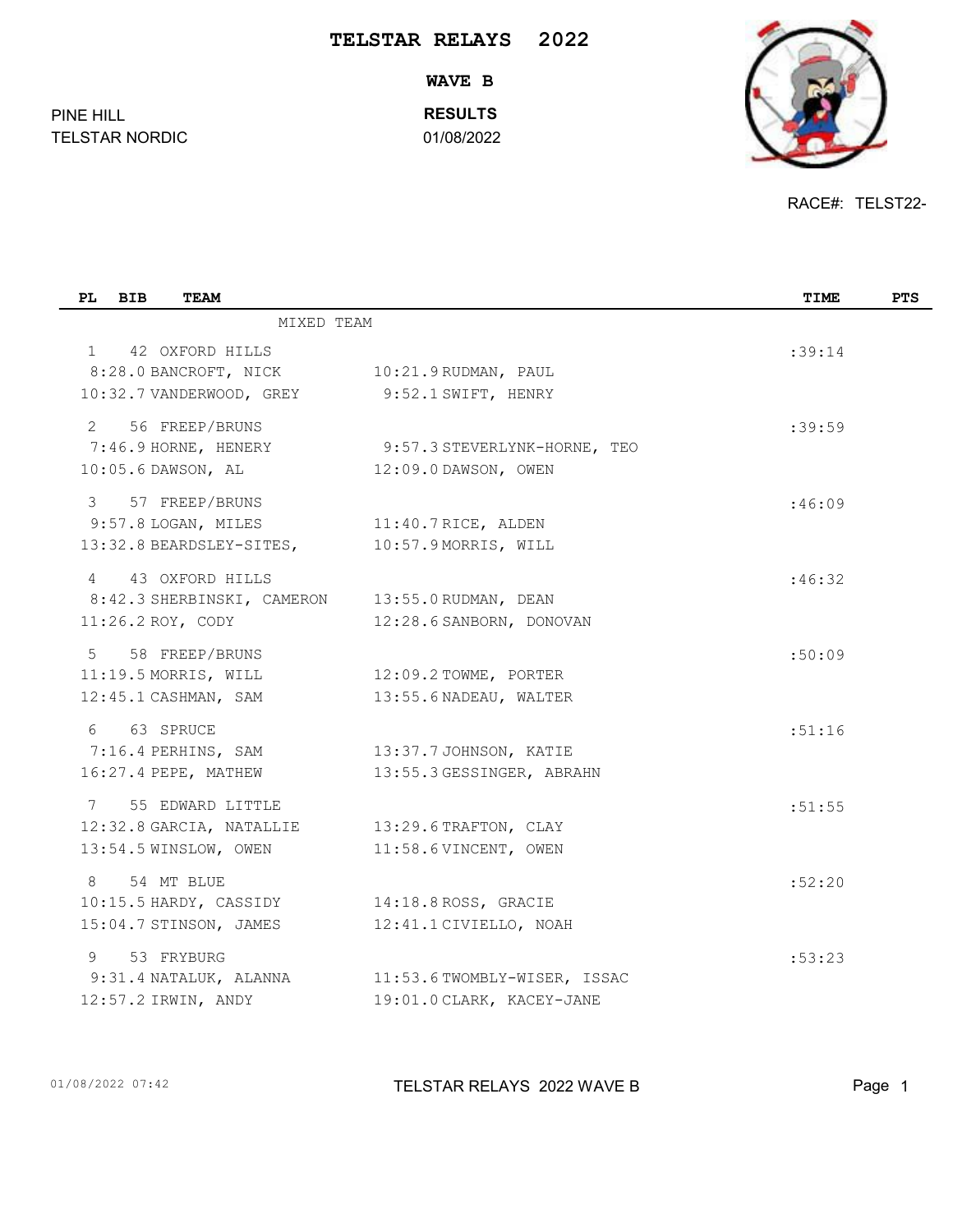| PL BIB<br>TEAM                                     |                             | TIME    | <b>PTS</b> |
|----------------------------------------------------|-----------------------------|---------|------------|
| 10 <sup>1</sup><br>50 CAMDEN HILLS                 |                             | :59:08  |            |
| 11:09.3 RIORDAN, QUINN                             | 17:13.2 TOHANCZYN, BENJAMIN |         |            |
| 16:12.0 PINCHBECK, CAMERON                         | 14:33.3 MCDEVITT, HENRY     |         |            |
| 51 GREELY<br>11                                    |                             | 1:00:22 |            |
| $11:02.5$ DUDEK, SAM                               | 25:53.2 LEDING, ELLA        |         |            |
| 11:29.5 GALBRAITH, ALLY                            | 11:57.6 BORO, ROSEMARY      |         |            |
| 12 45 MARA.WINTH                                   |                             | 1:01:08 |            |
| 12:14.5 BLANCO, SOPHIA                             | 19:48.1 CHILDS, ALEAH       |         |            |
| 15:49.8 SMITH, ELI                                 | 13:16.2 KANE, KUSHA         |         |            |
|                                                    |                             |         |            |
| 13 59 OXFORD HILLS<br>$10:04.2$ TECENO, HAKON      | 13:15.8 DAMON-TRAVERS, NOAH | 1:04:02 |            |
| 24:01.7 SANBORN, EMILY                             | 16:40.5 COWAN, ELEANOR      |         |            |
|                                                    |                             |         |            |
| 52 GREELY<br>14                                    |                             | 1:05:08 |            |
| 15:15.0 MASSEY, MAX                                | 24:36.8 BARRY, FIONA        |         |            |
| 14:02.8 OLAS, VARICK                               | 11:13.80?GRADY, SHAYLEE     |         |            |
| 15<br>9 ORONO                                      |                             | 1:06:13 |            |
| 12:54.6 ALLAN-RAHILL, ELLA 23:31.6 JAKSA, BECCA    |                             |         |            |
| 15:54.5 STONER, WILLIAM                            | 13:52.5 BEANE, OWEN         |         |            |
| 16 44 MARA/WINTH                                   |                             | 1:07:13 |            |
| 15:49.0 DOW, PHOEBE                                | 19:44.7 LATTIN, MURIEL      |         |            |
| 16:27.5 BERO, VINCENT                              | 15:12.5 NUTTING, JOHN       |         |            |
| 17<br>49 CAMDEN                                    |                             | 1:07:45 |            |
| 15:45.9 GILL, NATALIE                              | 19:16.00'BRIEN, LUCY        |         |            |
| 17:04.9 TOHANCZYN, MADELINE                        | 15:38.6 PORTER, AMELIA      |         |            |
| 18<br>47 LEAVITT                                   |                             | 1:09:12 |            |
| 17:21.8 CALLEJERO, EMMA                            | 19:25.0 GREGOIRE, KEATON    |         |            |
| 20:04.3 ROY, ASHLEY                                | $12:21.2$ DENING, ALI       |         |            |
|                                                    |                             |         |            |
| 19<br>10 ORONO<br>17:57.9 BEUTENS, CELIA           | 20:58.1 KANOTI, LIDA        | 1:09:33 |            |
| 15:22.9 JENKINS, SAM                               | 15:14.2 BEUTENS, HENRY      |         |            |
|                                                    |                             |         |            |
| 46 ORONO<br>20                                     |                             | 1:13:46 |            |
| 14:37.1 HAYWARD, CARLY                             | 17:03.5 KINNISON, ALEX      |         |            |
| 20:12.4 HOWORTH, FELIX                             | 21:53.3 WINGARD, SAM        |         |            |
| 41 MT ABRAM<br>21                                  |                             | 1:17:31 |            |
| 17:32.7 WARMOCK, JEFF                              | 21:29.4 BUTTERFIELD, ROBERT |         |            |
| 13:33.3 BUTTERFIELD, CARTER 24:56.0 TOZIER, OLIVER |                             |         |            |
| 22<br>48 LEAVITT                                   |                             | 1:36:25 |            |
| 19:27.3 WELCH, TYLER                               | 26:06.2 GORTNER, MATTHEW    |         |            |
| 31:01.6 BROOKE, CHARLOTTE                          | 19:50.5 MILLIKEN, HUNTER    |         |            |
|                                                    |                             |         |            |

01/08/2022 07:42 **TELSTAR RELAYS 2022 WAVE B** Page 2